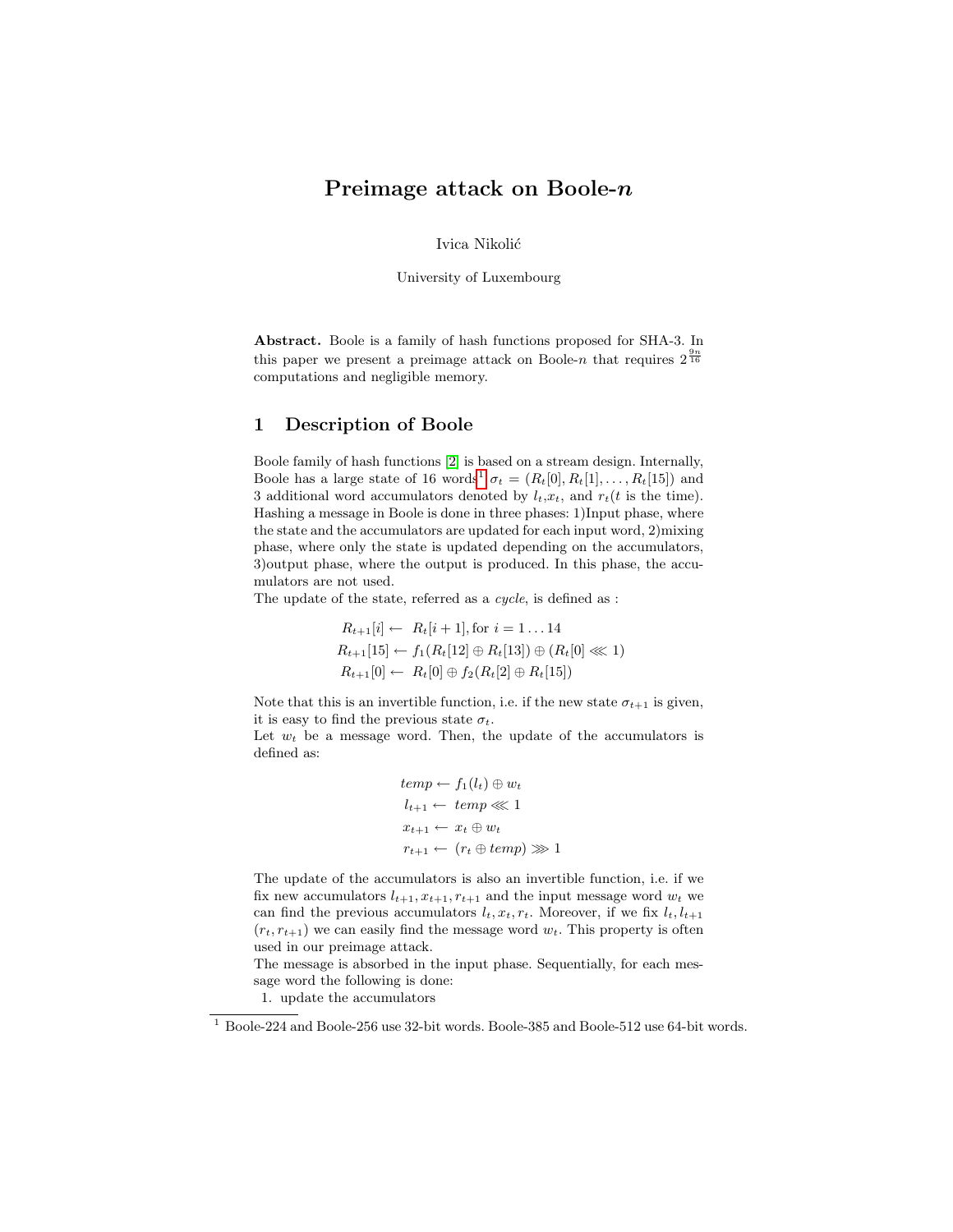2.  $R[3] \leftarrow R[3] \oplus l$ 

3.  $R[13] \leftarrow R[13] \oplus r$ 

4. update the state (cycle)

The description of the mixing phase, as well as the description of  $f_1, f_2$ , has no importance in our attack. It is only relevant that this phase (functions) is invertible.

Each iteration of the output phase produces one output word. One iteration is defined as:

1. cycle

2. Output the word  $v = R[0] \oplus R[8] \oplus R[12]$ 

For example, the output for Boole-256 is produced in 8 iterations.

# 2 Preimage attack on Boole

For finding preimage of a target hash value  $H^*$  in Boole we will use the meet-in-the-middle (MITM) attack. We will start from the initial state and by changing the input words produce a set  $S_1$  of intermediate state values. Similarly, starting from the target hash value and going through the output and mixing phase we will produce one state. Then from this state, by taking different input words and still going backwards, we will produce a set  $S_2$  of intermediate state values. If these two sets have at least one common element then we will have a preimage for  $H^*$ .

Note that the intermediate state in case of Boole has 16 state words and 3 accumulators, hence 19 words in total. If we apply straightforward the MITM technique to Boole- $n$  (with words of  $\frac{n}{8}$  bits), we will end up with an attack that requires  $2^{\frac{19}{2}*\frac{n}{8}} = 2^{\frac{19}{16}n}$  computations, an effort higher than the simple brute force. Hence we have to reduce the size of the intermediate space for the MITM technique. This is done by fixing the state words  $R[3], R[4], \ldots, R[12]$  $R[3], R[4], \ldots, R[12]$  $R[3], R[4], \ldots, R[12]$  to zero<sup>2</sup>. Then the elements of the sets  $S_1$  and  $S_2$  will differ only in  $R[0], R[1], R[2], R[13], R[14], R[15], l, x, r$  (9 words in total) and the MITM attack will require  $2^{\frac{9}{2}*\frac{n}{8}} = 2^{\frac{9n}{16}}$  computations. Further we will show how to fix the words  $R[3], \ldots, R[12]$  in forward and backward directions. We will fix the words for  $t = 10$ .

### 2.1 Fixing  $R[3], R[4], \ldots, R[12]$  forwards

From the description of the accumulator update function we can see that it is easy to find a message input word  $w$  such that the value of the r−accumulator after the update will be any prefixed.

From the description of the input phase is follows that  $R_{10}[3] = R_9[4] =$ ... =  $R_1[12] = R_0[13] \oplus r_1$ . Hence, we can control the value of  $R_{10}[3]$  by defining the value of  $r_1$ . Similarly, for  $R_{10}[4]$  we get that  $R_{10}[4] = R_9[5] =$  $\ldots = R_2[12] = R_1[13] \oplus r_2$ . Again, we can control this value with  $r_2$ . The same reasoning can be applied for fixing the values of  $R_{10}[5], \ldots, R_{10}[12]$ . Note that we can not control the values of more than these 10 words because when we fix the value of  $r_t$  with the input word  $w_t$ , it means that we have fixed the value of  $l_t$  also. But when the value of  $l_t$  is added to  $R[3]$  (which is fixed to zero) it will produce a new value not necessary equal to zero.

2

<span id="page-1-0"></span> $\overline{2}$  Actually, any values can be taken.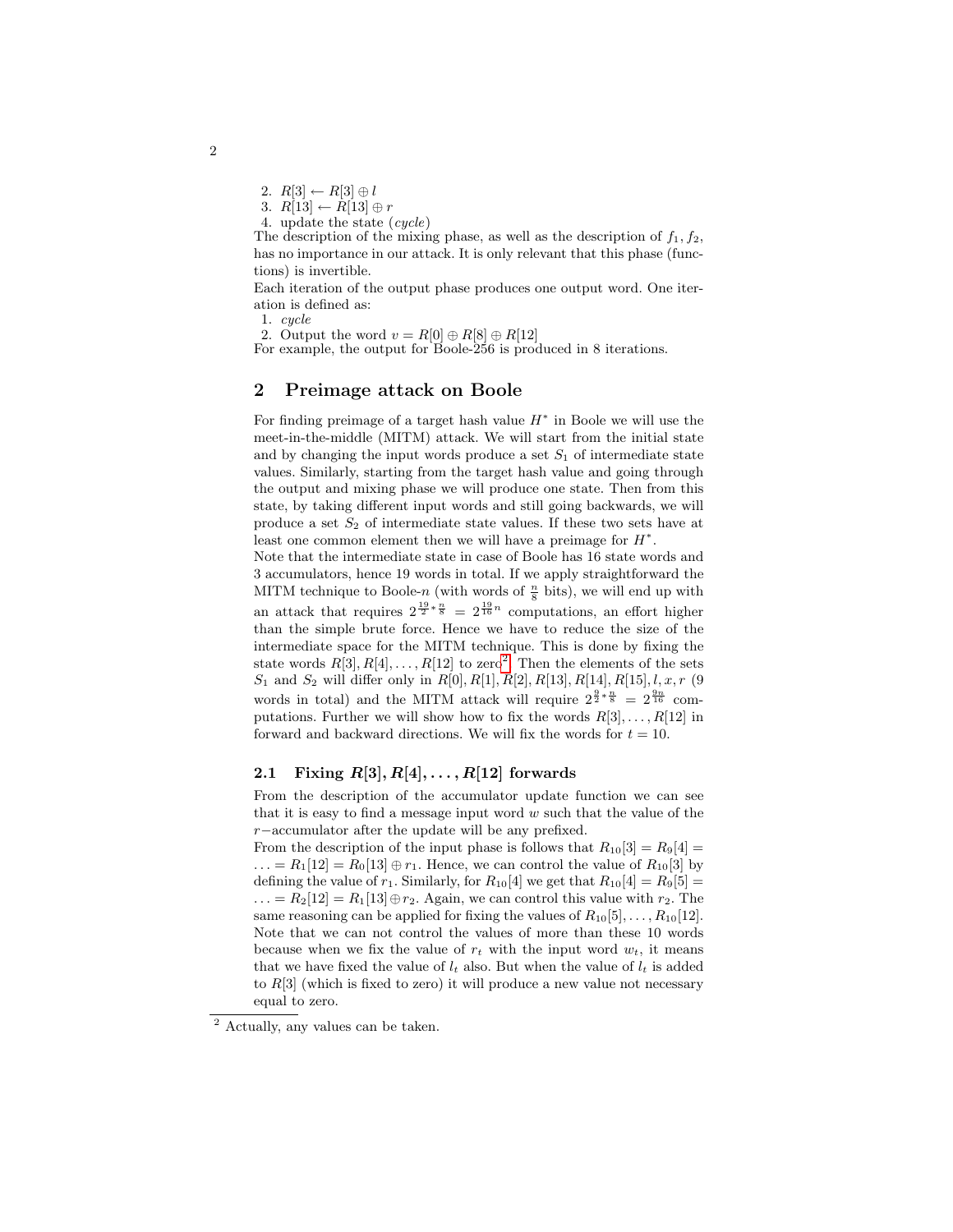

Figure 1: Meet-in-the-middle attack on Boole.

# 2.2 Fixing  $R[3], R[4], \ldots, R[12]$  backwards

Before explaining how to fix these values when going backwards, let us first deal with reversing the final output phase. In each cycle of this phase one output word is produced. Hence, the digest is produced in 8 cycles<sup>[3](#page-2-0)</sup>. The output word  $v_t$  is defined as  $v_t =$  $R_t[0] \oplus R_t[8] \oplus R_t[12]$ . Let  $H^* = (h_0, \ldots, h_7)$  is the target hash value. We have to construct a state  $\sigma_t = (R_t[0], \ldots, R_t[15])$  such that  $h_0 = v_t, h_1 =$  $v_{t+1}, \ldots, h_7 = v_{t+7}$ . We put any values in  $R_t[0], R_t[9], R_t[10], \ldots, R_t[15]$ .

<span id="page-2-0"></span> $\overline{3}$  For Boole-224 and Boole-384, the output is produced in 7 and 6 cycles, respectively.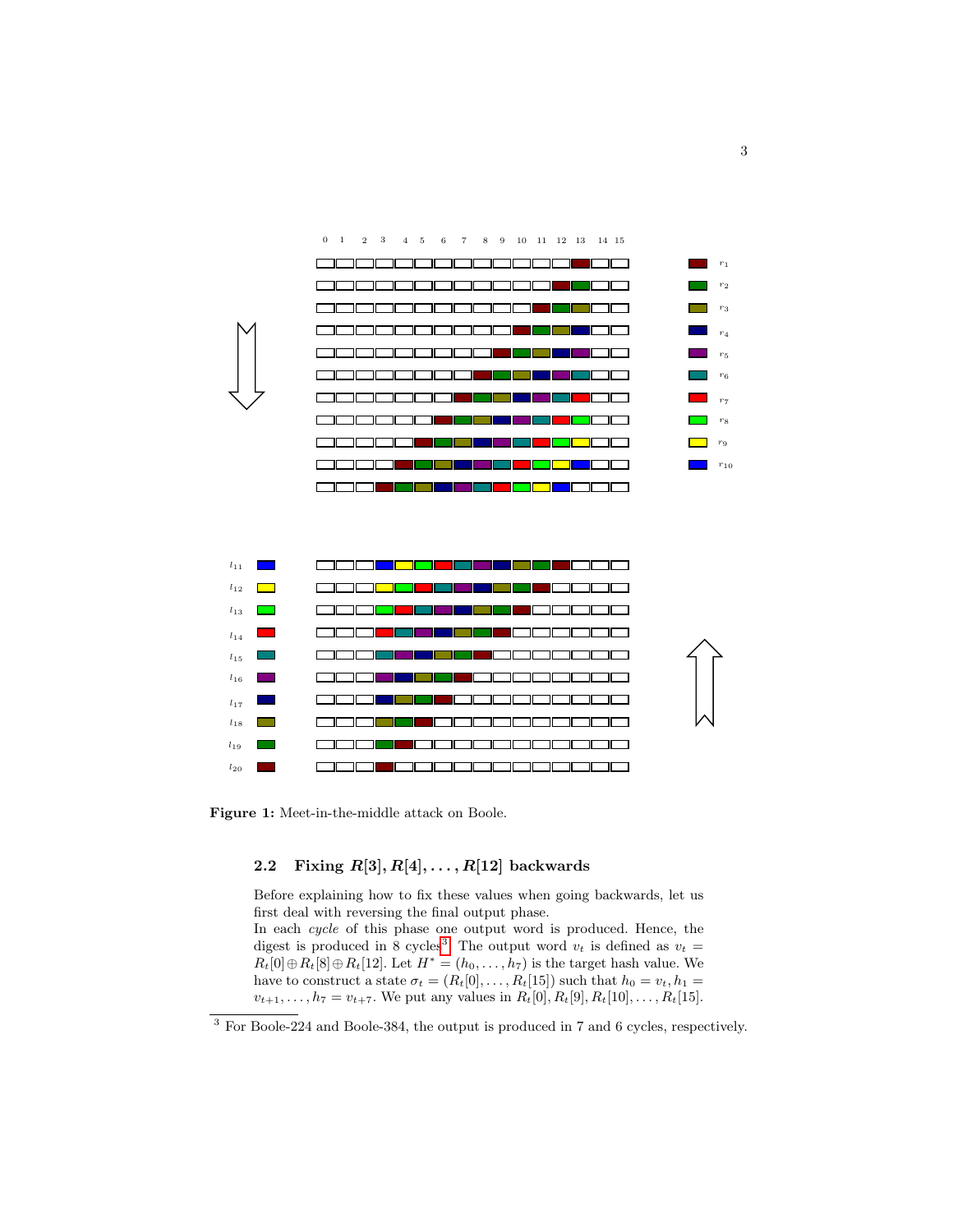Then, we find  $R_t[8]$  from the equation  $R_t[8] = R_t[0] \oplus R_t[12] \oplus h_0$ . Obviously we get that  $v_t = h_0$ . After the cycle update we find the value of  $R_t[1]$  from the equation  $R_t[1] = R_{t+1}[0] = R_{t+1}[8] \oplus R_{t+1}[12] \oplus h_1$ . The values for  $R_t[2], \ldots, R_t[7]$  can be found similarly. This way we have defined the rest of the word in the state  $\sigma_t$ . Therefore, we have inverted the output phase for a state that produces the required target hash value. Let us fix the accumulators to any values. Then, inverting the mixing phase is trivial because the length of the preimage is fixed<sup>[4](#page-3-0)</sup> and the accumulators are fixed.

After we have obtained one valid state  $\sigma_{16}$  that produces the target, from this state, still by going backward, we can start building the different intermediate states for the meet-in-the-middle attack. We will fix the values of  $R_{10}[3], R_{10}[4], \ldots, R_{10}[12]$  to zero by controlling the values of the l−accumulators. A similar technique as in forward direction is used. From the definition of the updating function we get that  $R_{10}[12] = R_{11}[11] = \ldots = R_{18}[4] = R_{19} \oplus l_{20}$ . Therefore if we take  $l_{20} = R_{19}$  we will get  $R_{10}[12]$ . Similarly, for  $R_{10}[11]$  we have  $R_{10}[11] =$  $R_{11}[10] = \ldots = R_{17}[4] = R_{18}[3] \oplus l_{19}$ . Again, we take  $l_{19} = R_{18}[3]$  and obtain  $R_{10}[11] = 0$ . The same method can be used to fix the variables  $R_{10}[10], \ldots, R_{10}[3].$ 

### 2.3 Meet-in-the-middle

We have obtained two sets  $S_1$  and  $S_2$  of intermediate state values with fixed to zero registers  $R[3], \ldots, R[12]$ . Hence the attack space for MITM attack is only 9 words (each word is  $n/8$  bits). Therefore, if both  $S_1$  and  $S_2$  have at least  $2^{\frac{9n}{16}}$  different elements, then with high probability these sets have one common element and therefore a preimage for the target hash value can be found.

#### 2.4 Complexity and memory requirements

If in our attack we use the classical MITM approach than we will need  $2^{\frac{9n}{16}}$  computations and memory. Yet, it is possible to launch this attack with negligible memory. This is done by using the memoryless MITM attack described in [\[1\]](#page-4-1). We will try to describe in short how this attack works. The memoryless version, similarly like the memoryless version of the collision search attack [\[3\]](#page-4-2), uses the cycle finding algorithm. Recall that this algorithm deals only with one function. In the MITM attack we have two functions: 1)  $f(x)$  - forwards from the initial value, and 2)  $g(x)$ - backwards from the target hash value. Hence, in order to launch the memoryless birthday attack, a switching function  $h(x)$  is introduced. It is defined as:

$$
h(x) = \begin{cases} f(x), & \text{if } cr(x) = 0\\ g(x), & \text{if } cr(x) = 1 \end{cases}
$$

<span id="page-3-0"></span> $^4$  For Boole-224 and Boole-256 it is 512 bits (16 rounds: 8 in forward direction and 8  $\,$ in backward). For Boole-384 and Boole-512 it is 1024 bits.